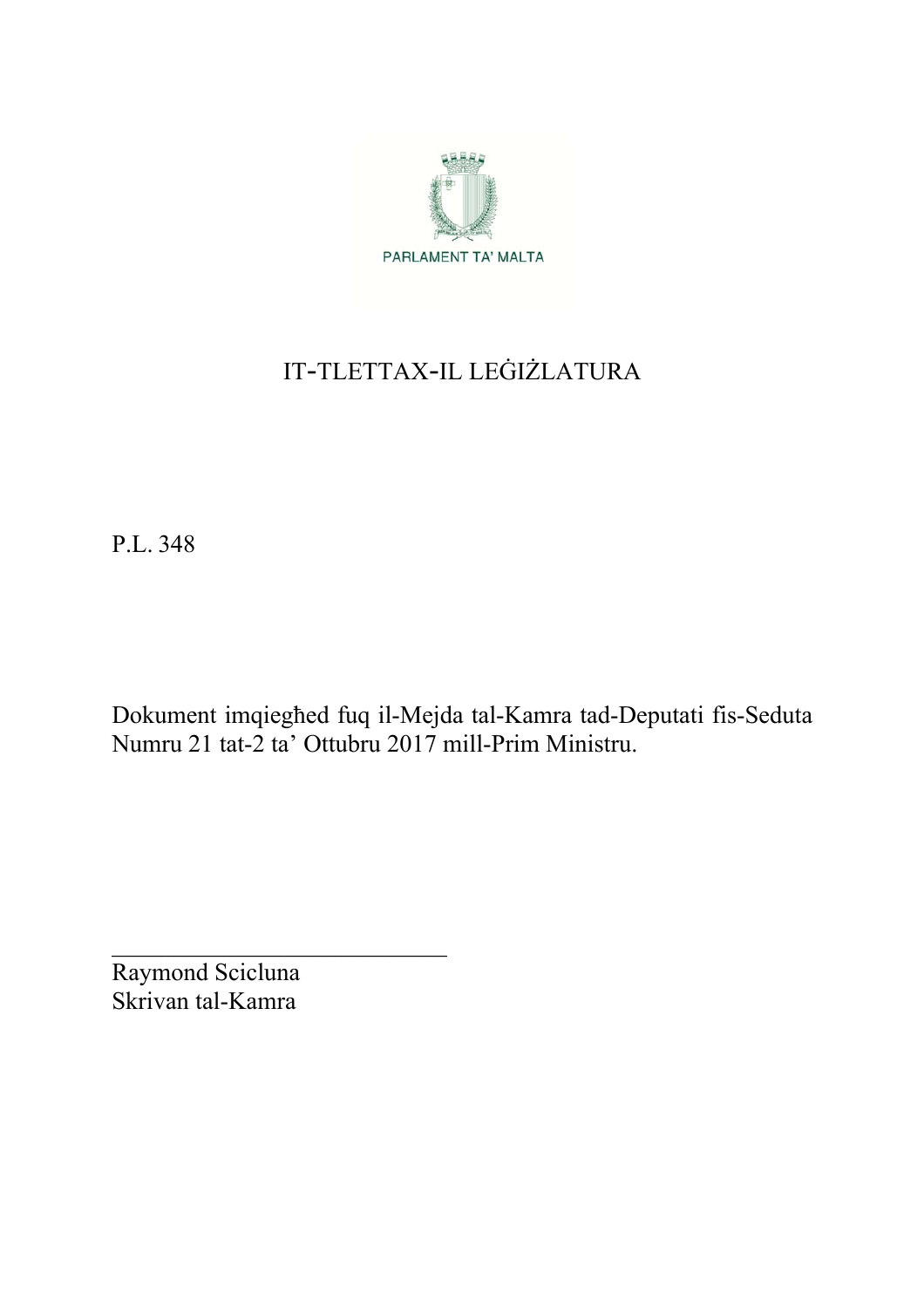*Suppliment tal-Gazzetta tal-Gvern ta' Malta Nru. 19,865, 19 ta' Settembru, 2017 Taqsima B* 

*\_\_\_\_\_\_\_\_\_\_\_\_\_\_\_\_\_\_\_\_\_\_\_\_\_\_\_\_\_\_\_\_\_\_\_\_\_\_\_\_\_\_\_\_\_\_\_\_\_\_\_\_\_\_\_\_\_\_\_\_\_\_\_\_\_\_\_\_*

### **A.L. 243 tal-2017**

# **ATT DWAR L-AMMINISTRAZZJONI PUBBLIKA (KAP. 497)**

## **Ordni tal-2017 dwar it-Twaqqif bħala Aġenzija tal-Istitut għall-Edukazzjoni**

BIS-SAĦĦA tas-setgħat mogħtija bl-artikolu 36(1) tal-Att dwar l-Amministrazzjoni Pubblika, il-Prim Ministru għamel dan l-Ordni li ġej:-

**1.** It-titolu ta' dan l-Ordni hu l-Ordni tal-2017 dwar it- Titolu. Twaqqif bħala Aġenzija tal-Istitut għall-Edukazzjoni.

2. (1) Ghandha titwaqqaf Aġenzija, li ghandha sservi ta' Twaqqiftalpjattaforma għall-għarfien, twettieq u sostenn tal-politika tal-Gvern Aġenzija. fejn għandu x'jaqsam mal-formazzjoni, il-kwalità u l-*istandards* li jippromwovu u jiżviluppaw it-taħriġ u l-bini tal-kapaċità tal-gradi taledukaturi u tal-professjonisti fis-settur edukattiv u f'dimensjoni Ewropea u internazzjonali u sabiex jintlaħqu dawk kollha li huma u, jew li jistgħu jkunu involuti fl-oqsma tal-edukazzjoni u f'rabta malkuntest soċjo-ekonomiku.

Ordni dwar it-Twaqqif tal-Istitut għall-Edukazzjoni, li qiegħed jiġi L.S. 327.510. (2) L-Aġenzija għandha tassumi r-responsabbiltajiet li qabel kienu vestiti fl-Istitut għall-Edukazzjoni, imwaqqaf permezz talrikostitwit bis-saħħa ta' dan l-Ordni.

(3) L-impjegati kollha li kienu qed iwettqu d-dmirijiet tagħhom, u kull uffiċjal pubbliku ieħor li bħalissa qed jaqdi dmirijietu, mal-Istitut għall-Edukazzjoni għandhom jitqiesu bħala impjegati tal-Aġenzija taħt l-istess termini u kondizzjonijiet li jkunu fis-seħħ fid-data tal-bidu tas-seħħ ta' dan l-Ordni u l-kuntratti ta' impjieg tagħhom ikomplu fis-seħħ daqs li kieku kienu ġew konklużi mal-Aġenzija.

jitqiesu li huma assenjati mal-Aģenzija skont l-artikolu 43 tal-Att Kap. 497. (4) Uffiċjali pubbliċi assenjati mal-Aġenzija għandhom dwar l-Amministrazzjoni Pubblika.

(5) L-Aġenzija għandha, mid-data tal-bidu fis-seħħ ta' dan l-Ordni, tassumi r-responsabbiltà tal-attiv, l-passiv u l-obbligi kollha li qabel kienu tal-entità li qiegħda tiġi rikostitwita.

5. (1) L-Aġenzija għandu jkollha l-funzjonijiet u d- Funzjonijiet u dmirijiet li ġejjin:

obbligi tal-Aġenzija.

(a) il-ħolqien ta' korsijiet tal-ogħla livell ta'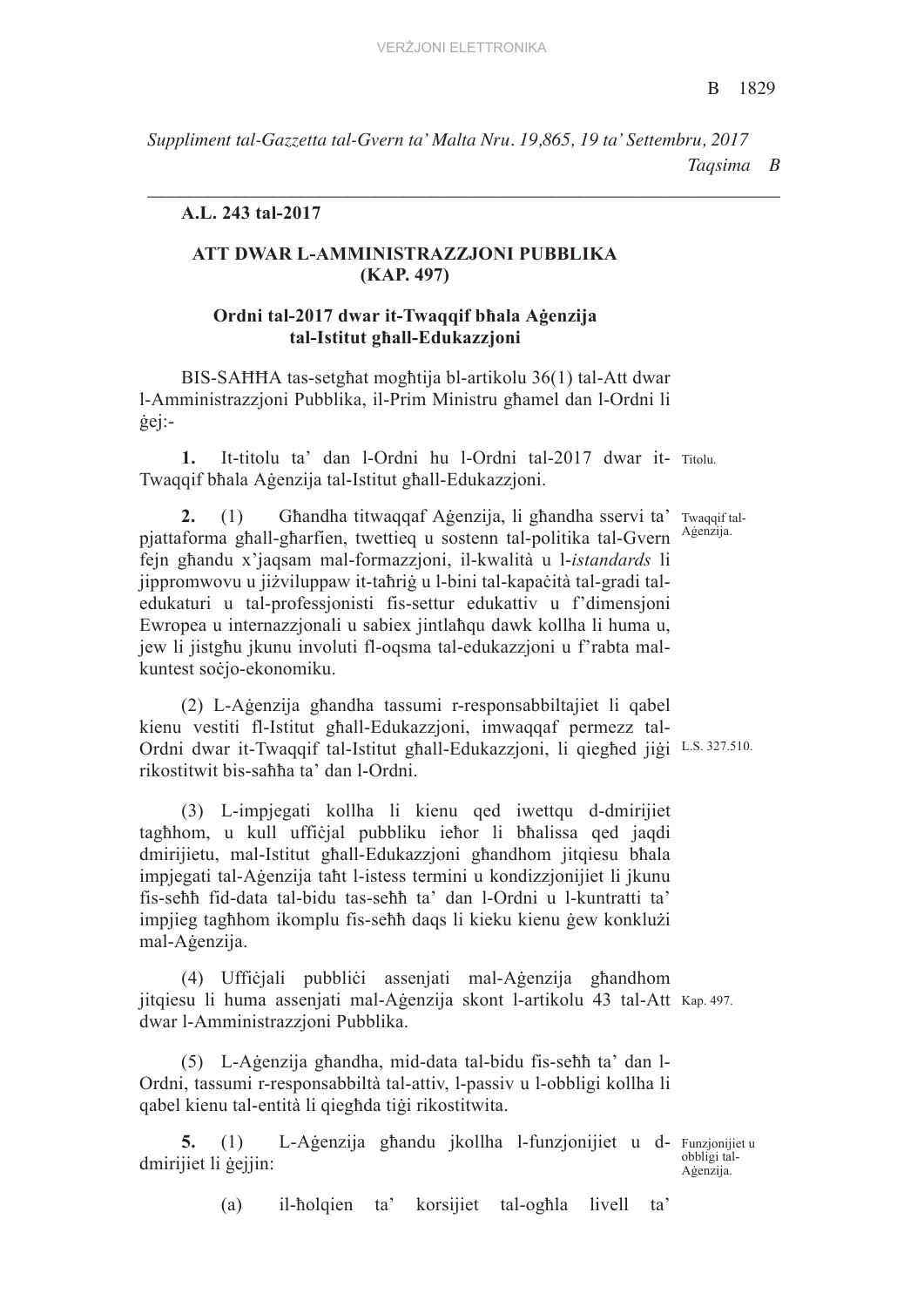akkreditament fil-livelli varji tal-EQF għall-ħtiġijiet u linteressi ta' dawk li jeżerċitaw professjoni fil-qasam taledukazzjoni u kull min hu involut fiha;

(b) tikkollabora mad-Dipartimenti tal-Edukazzjoni, Kulleġġi u skejjel u entitajiet u istituzzjonijiet oħra kemm governattivi kif ukoll privati, lokali u internazzjonali, fit-tifsil u t-twettieq ta' korsijiet ta' kwalità li jindirizzaw il-ħtiġiet professjonali kollha ta' min qiegħed fil-professjoni u ta' kull min hu involut fl-edukazzjoni;

(ċ) tipprovdi għall-formazzjoni, ħiliet, attitudnijiet u prattiċi professjonali u timplimenta attivitajiet konsistenti ma' jew bħala sostenn għall-politika tal-Gvern u oqfsa edukattivi;

(d) tagħti parir dwar kwistjonijiet, ħtiġiet u prattiċi b'referenza għall-programmi ta' taħriġ Ewropej u, jew internazzjonali u iżjed minn hekk skont il-ħtiġiet soċjoekonomici minn żmien għal żmien;

(e) bis-saħħa tar-riċerka, tikkjarifika, tifhem u twessa' l-aspetti varji ta' tmexxija edukattiva;

(f) tiżviluppa viżjoni awtonoma u ta' tmexxija għalliskejjel;

(g) isservi bħala ċ-ċentru għal kull min hu involut filqasam edukattiv biex jiltaqgħu fih u jaqsmu flimkien esperjenzi komuni, sfidi u possibbiltajiet;

(h) trawwem għarfien serju, b'impenn reali taledukazzjoni f'sens aktar wiesa' u r-relazzjoni dijaltettika tagħha mal-ħajja;

(i) tinkoraġġixxi tmexxija edukazzjonali riflettiva li tkun konxja tal-kwalitajiet, possibbiltajiet, sfidi u limiti tagħha, personalment, soċjalment kif ukoll professjonalment, biex b'hekk issir tmexxija li trawwem il-fiduċja u t-tama;

(j) taġixxi bħala forum importanti għal diskussjonijiet dwar politika edukattiva;

(k) twettaq kull funzjoni oħra li hija relatata ma' jew anċillari għal dan ta' hawn fuq.

 (2) L-Aġenzija għandha tissorvelja fuq it-twettiq ta' dan l-Ordni, u meta jkun meħtieġ, fuq talba tal-Ministru jew xort'oħra, tippreżenta proposti biex dan l-Ordni jiġi rivedut.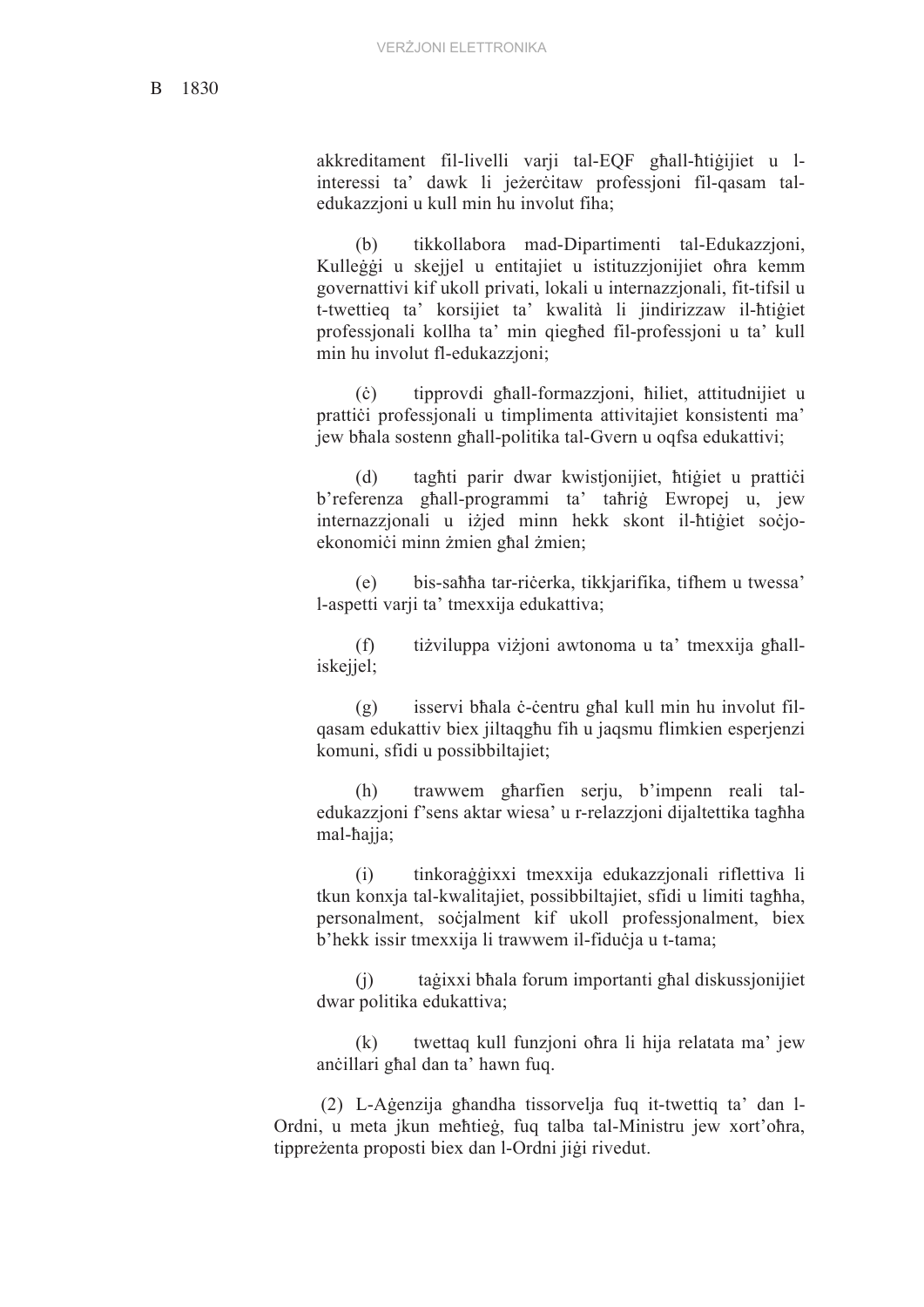ghall- Ministru **4.** (1) Il-Ministru responsabbli għall-Istitut għall-Edukazzjoni għandu jkun il-Ministru responsabbli għall-edukazzjoni.

edukazzjoni għandu jissorvelja fuq l-Istitut skont it-termini tal- <sub>Kap. 497.</sub> (2) Is-Segretarju Permanenti fil-Ministeru responsabbli għallartikolu 39 tal-Att dwar l-Amministrazzjoni Pubblika:

Iżda s-Segretarju Permanenti fil-Ministeru responsabbli għall-edukazzjoni jista' jigi assistit f'dik superviżjoni minn Segretarju Permanenti ieħor skont id-dispożizzjonijiet tal-artikolu 13(5) tal-Att dwar l-Amministrazzjoni Pubblika:

Iżda wkoll jekk Ministru, minbarra l-Prim Ministru, jassumi r-responsabbiltà tal-Aġenzija, is-superviżjoni fuqha taqa' taħt is-Segretarju Permanenti ta' dak il-Ministeru.

**5.** L-Agenzija ghandha tigi amministrata skont dispożizzjonijiet tal-Att dwar l-Amministrazzjoni Finanzjarja u l-Verifika kemm-il darba ma jkunx speċifikat mod ieħor fil-Ftehim tal-Aġenzija bejn is-Segretarju Permanenti u l-Istitut għall-Edukazzjoni, f'liema każ id-dispożizzjonijiet tal-Ftehim tal-Aġenzija għandhom jinghataw preċedenza.

6. L-operat tal-Aġenzija għandu jkun skont il-Ftehim tal- Arrangamenti Aġenzija li għandu jiġi miftiehem bejn is-Segretarju Permanenti u l-Istitut għall-Edukazzjoni.

Bord **7.** (1) Il-Ministru responsabbli għall-Aġenzija jista' jwaqqaf bord konsultattiv sabiex jassisti lill-Uffiċjal Eżekuttiv Prinċipali fit-twettiq tad-dmirijiet tiegħu.

(2) Bord konsultattiv imwaqqaf skont dan l-artikolu għandu jkun jikkonsisti minn mhux inqas minn żewġ membri u mhux iktar minn erba' membri li jinħatru mill-Ministru responsabbli għall-Aġenzija.

(3) Ir-rimunerazzjoni mħallsa lill-membri tal-Bord Konsultattiv tal-Aġenzija għandha tkun skont kull direttiva u linji gwida li jistgħu jinħarġu mill-Aġenzija minn żmien għal żmien.

8. L-Ordni dwar it-Twaqqif tal-Istitut ghall-Edukazzjoni hu Jirrevoka. b'dan revokat b'effett mill-1 ta' Awwissu, 2017, minghajr hsara ghal <sup>L.S. 327.510</sup> dak kollu li sar jew li naqas milli jsir taħtu.

9. Fir-Raba' Skeda li tinsab mal-Att dwar l-Amministrazzjoni Emenda tal-Att Pubblika, minnufih wara l-partita "Ċentru Nazzjonali għal *Aerospace*" għandu jiżdied dan li ġej:

responsabbli għall-Aġenzija.

Kap. 497.

Arranġamenti finanzjarji. Kap. 174.

> speċjali ohra li japplikaw għall-Aġenzija.

Konsultattiv.

dwar l-Amministrazzjoni Pubblika. Kap. 497.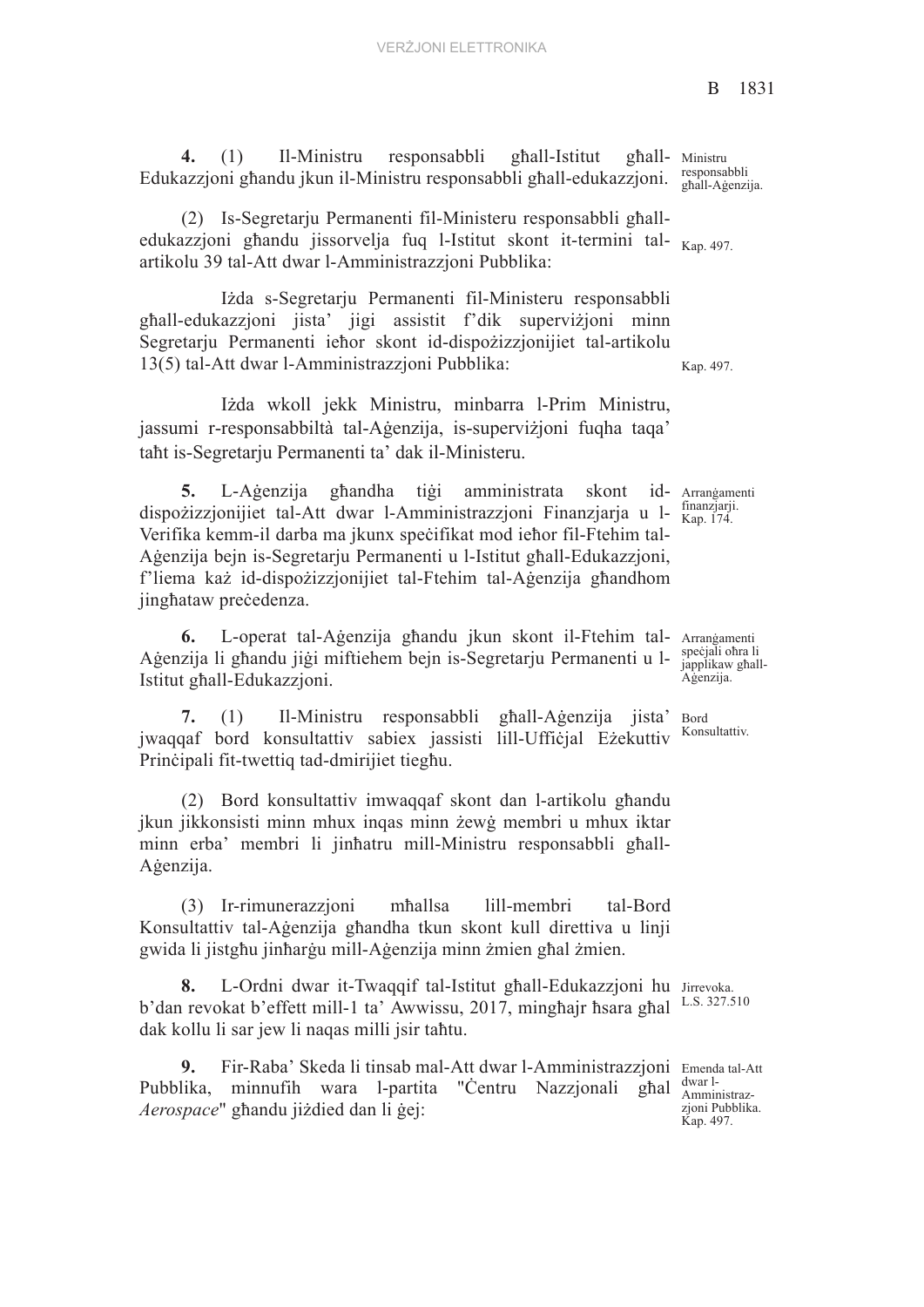B 1832

"Istitut għall-Edukazzjoni

Aġenzija Funzjoni tal-Aġenzija Sabiex iservi ta' pjattaforma għallgharfien, twettieq u sostenn talpolitika tal-Gvern fejn għandu x'jaqsam mal-formazzjoni, il-kwalità u l-i*standards* li jippromwovu u jiżviluppaw it-taħriġ u l-bini talkapaċità tal-gradi tal-edukaturi u talprofessjonisti fis-settur edukattiv u f'dimensjoni Ewropea u internazzjonali u sabiex jintlaħqu dawk kollha li huma u, jew li jistgħu jkunu involuti fl-oqsma taledukazzjoni u f'rabta mal-kuntest soċjo-ekonomiku.".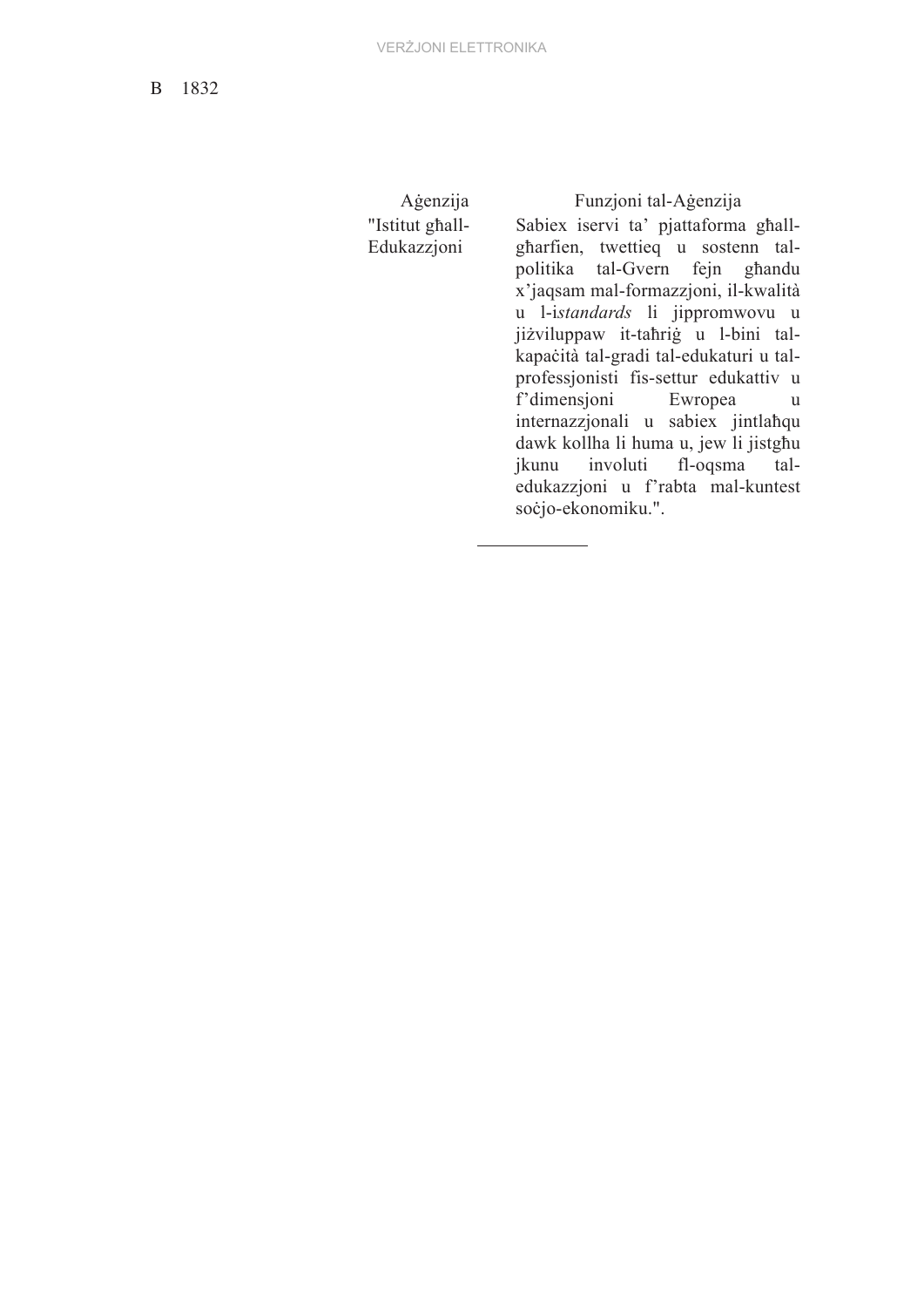### **L.N. 243 of 2017**

# **PUBLIC ADMINISTRATION ACT (CAP. 497)**

#### **Institute for Education Agency (Establishment) Order, 2017**

IN exercise of the powers conferred by article 36(1) of the Public Administration Act, the Prime Minister has made the following Order:-

**1.** The title of this Order is the Institute for Education Citation. (Establishment) Order, 2017.

2. (1) There shall be an Agency, to be known as the Establishment Institute for Education, which shall serve as a platform to ascertain, of the Agency. implement and support Government policy where it concerns the formation, quality and standards that promote and develop training and the building of skills within the grades of educators and professionals in the education sector and within European and international dimensions and to reach all those who are and, or may become involved in the education sectors and within a socioeconomic context.

Institute for Education (Establishment) Order, which is being S.L. 327.510 (2) The Agency shall assume the responsibilities previously vested in the Institute for Education, established by means of the reconstituted by virtue of this Order.

(3) All employees previously performing duties with, and any other public officers currently deployed with, the Institute for Education within the Ministry of Education shall be regarded as employees of the Agency under the same terms and conditions prevailing at the date of coming into force of this Order and their employment contracts shall continue in force as if they were entered into by the Agency.

(4) Public officers deployed with the Agency shall be deemed to be detailed with the Agency in accordance with article 43 of the Public Administration Act.

(5) The Agency shall, as from the coming into force of this Order, assume responsibility for all assets, liabilities and obligations previously entered into by the entity which is being reconstituted.

Cap. 497.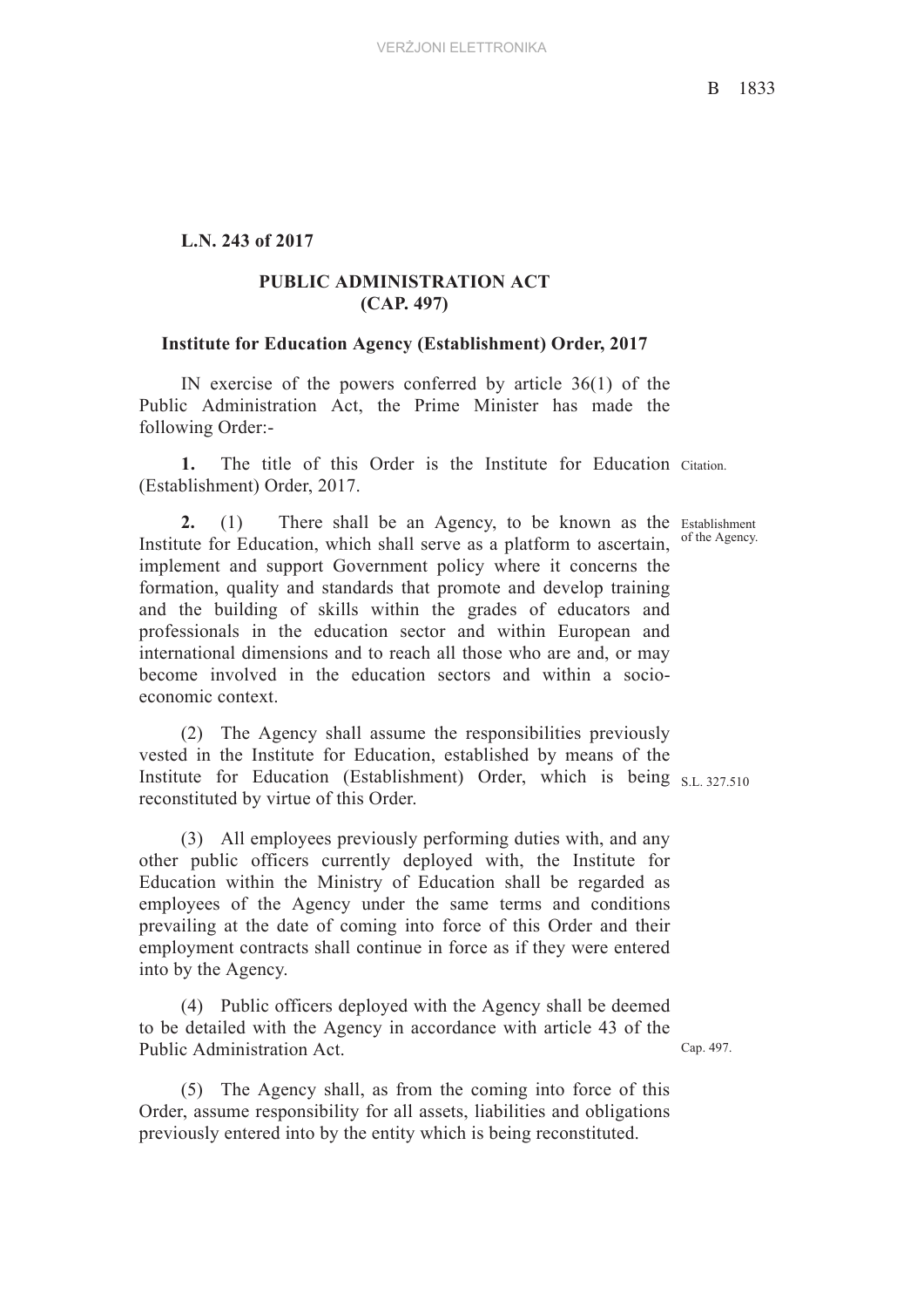Functions and duties of the Agency.

**3.** (1) The functions and duties of the Agency shall be to:

(a) create high level accredited courses at various EQF levels for the needs and interests of education practitioners and stakeholders;

(b) collaborate with Education Departments, Colleges and schools and other entities and institutions whether government or private, local or international, in designing and providing quality courses that cater for all the professional needs of education practitioners and stakeholders;

(c) provide professional formation, skills, attitudes and practices and implement activities consistent with or in support of the Government policies and educational frameworks;

(d) provide advice in relation to issues, needs and practices with reference to European and, or international training programmes and furthermore in relation to the socioeconomic needs from time to time;

(e) through research, to clarify, understand and widen the various aspects of educational leadership;

(f) develop a leadership and autonomous vision for schools;

(g) create a learning community act for educators to meet and share common experiences, challenges and possibilities;

(h) nurture a meaningful, truly engaging awareness of education in a wider sense and its dialectal relationship with life;

(i) encourage reflective educational leadership that is aware of its qualities, possibilities, challenges and limits, personally, socially, and professionally, hence becoming a leadership that nurtures trust and hope;

(j) act as a meaningful forum for educational policy discussions;

(k) carry out any other function which is related to or ancillary to the above.

 (2) The Agency shall keep under review the workings of this Order, and where deemed required, at the request of the Minister or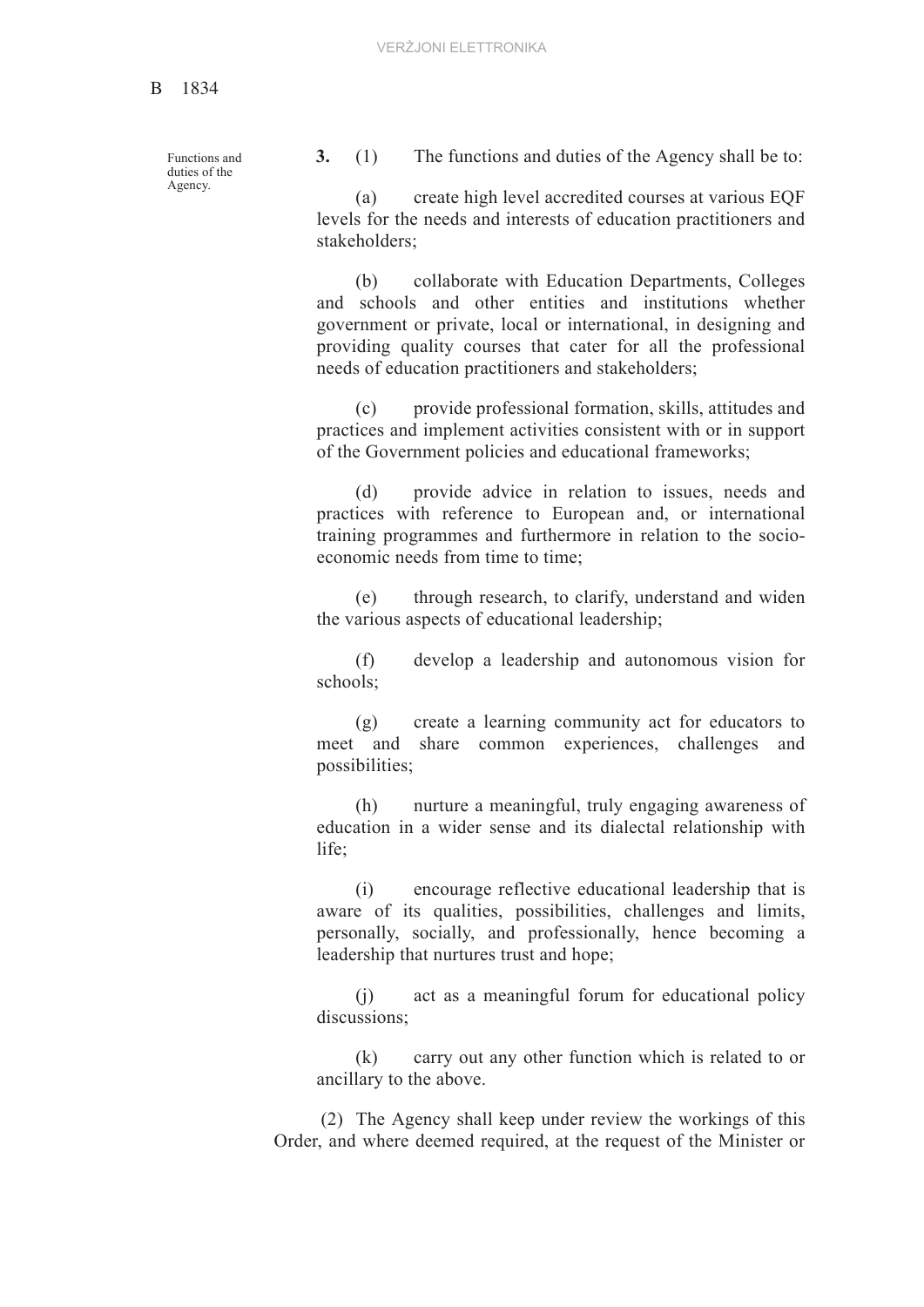otherwise, submit proposals for the Order's review.

4. (1) The Minister responsible for the Institute for Minister Education shall be the Minister responsible for education.

education shall supervise the Agency in terms of article 39 of the  $_{Cap. 497.}$ (2) The Permanent Secretary in the Ministry responsible for Public Administration Act:

another Permanent Secretary in accordance with the proviso to article  $_{Cap. 497.}$ Provided that the Permanent Secretary in the Ministry responsible for education may be assisted in such supervision by 13(5) of the Public Administration Act:

Provided further that if a Minister, other than the Prime Minister, assumes responsibility for the Agency, its supervision shall fall under the Permanent Secretary of that Ministry.

5. The Agency shall be governed by the provisions of the Financial Financial Administration and Audit Act unless otherwise stated in the  $\frac{\text{arrangement}}{\text{Cap. 174}}$ Agency Agreement between the Permanent Secretary and the Institute for Education, in which case the provisions of the Agency Agreement shall prevail.

6. The operations of the Agency shall follow an Agency other special Agreement which is to be agreed between the Permanent Secretary  $\frac{\text{arrangements}}{\text{applying to the}}$ and the Institute for Education.

**7.** (1) The Minister responsible for the Agency may Advisory Board. establish an advisory board to assist the Chief Executive Officer in the discharge of his duties.

(2) An advisory board established under this article shall consist of not less than two and not more than four members appointed by the Minister responsible for the Agency.

(3) The remuneration paid to members of the Agency's Advisory Board shall be in accordance with any directives and guidelines which may be issued by the Agency from time to time.

8. The Institute for Education (Establishment) Order, is Revokes S.L. 327.510. hereby revoked with effect from the 1st August, 2017, without prejudice to anything done or omitted to be done thereunder.

**9.** In the Fourth Schedule to the Public Administration Act, Amendment the immediately after the item "Identity Malta Agency" there shall be  $\frac{P_{\text{t}}}{\text{Administration}}$ added the following:

responsible for Agency.

arrangements.

arrangements Agency.

Public Act. Cap. 497.